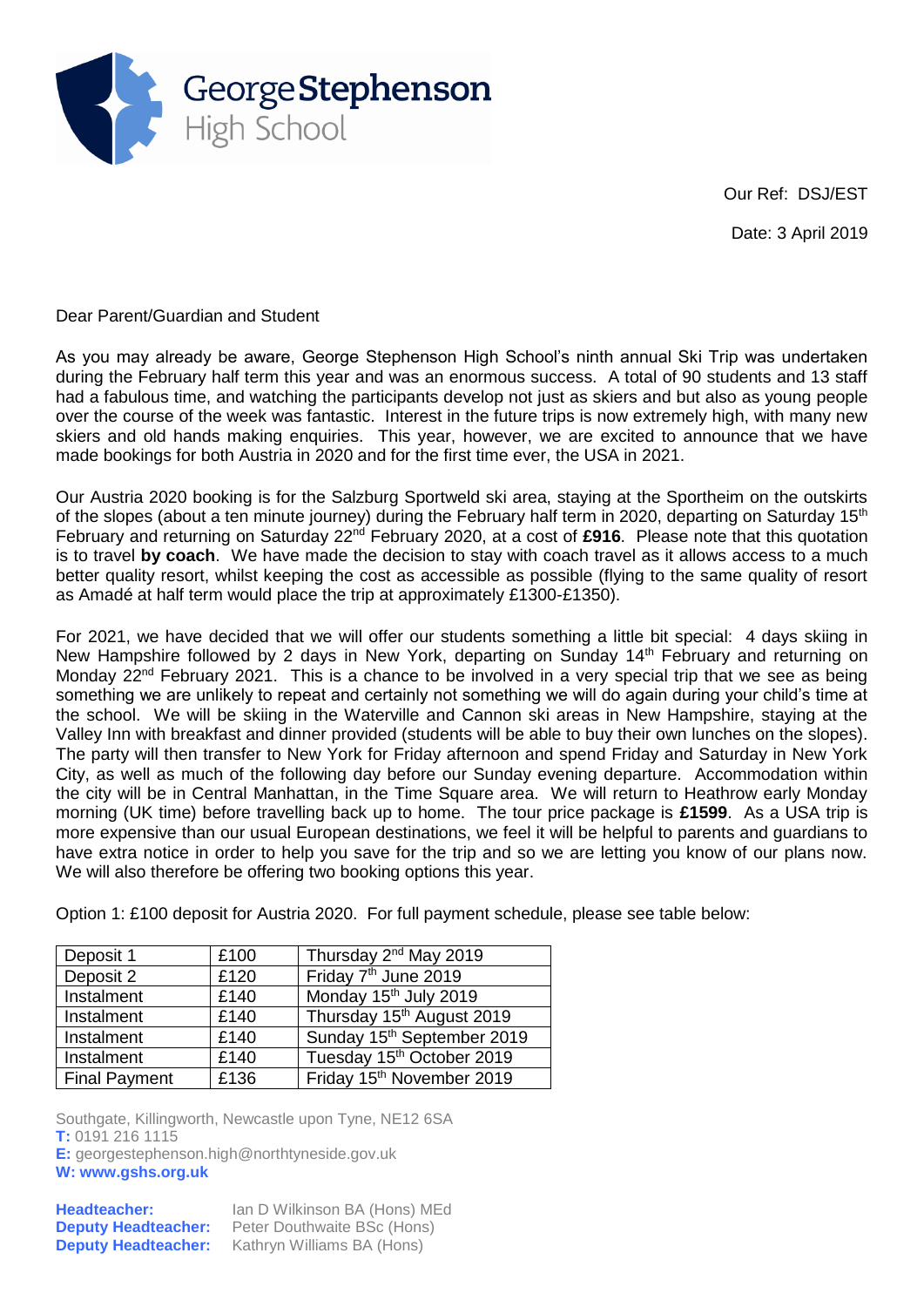Option 2: We are offering a chance to secure an early place on the 2021 USA trip by paying a first phase joint deposit of £150 for Austria 2020 and USA 2021. As the full balance of the USA trip will not be due until November 2020, this will allow students to access both trips for approximately £130 per month. Many students elect to come on consecutive trips, and we believe that this is the fairest way of making this as manageable as possible. For full payment schedule, please see table below:

| Deposit 1            | £150 | Thursday 2 <sup>nd</sup> May 2019       |
|----------------------|------|-----------------------------------------|
| Deposit 2            | £150 | Friday 7 <sup>th</sup> June 2019        |
| Instalment           | £130 | Monday 15 <sup>th</sup> July 2019       |
| Instalment           | £130 | Thursday 15 <sup>th</sup> August 2019   |
| Instalment           | £130 | Sunday 15 <sup>th</sup> September 2019  |
| Instalment           | £130 | Tuesday 15 <sup>th</sup> October 2019   |
| Instalment           | £130 | Friday 15 <sup>th</sup> November 2019   |
| Instalment           | £130 | Sunday 15th December 2019               |
| Instalment           | £130 | Wednesday 15 <sup>th</sup> January 2020 |
| Instalment           | £130 | Saturday 15th February 2020             |
| Instalment           | £130 | Sunday 15th March 2020                  |
| Instalment           | £130 | Wednesday 15th April 2020               |
| Instalment           | £130 | Friday 15th May 2020                    |
| Instalment           | £130 | Monday 15 <sup>th</sup> June 2020       |
| Instalment           | £130 | Wednesday 15 <sup>th</sup> July 2020    |
| Instalment           | £130 | Saturday 15 <sup>th</sup> August 2020   |
| Instalment           | £130 | Tuesday 15 <sup>th</sup> September 2020 |
| Instalment           | £130 | Thursday 15 <sup>th</sup> October 2020  |
| <b>Final Payment</b> | £135 | Friday 15th November 2020               |

ParentMail will be set up as instalments which will be due on the 15<sup>th</sup> of every month. If you are unable to make any of the instalments by the due date or wish to discuss larger instalments please contact Mrs McNally, Finance Manager on 0191 2165160.

As the USA trip involves flights and transfers, our numbers are less flexible than in European years. Once we have collected 40 deposits for 2021, students will be placed on a waiting list and their place will not be guaranteed until we reach 60 places. We would therefore recommend that you choose Option 2 should you be intending to attend both trips in order to avoid missing out.

If any USA 2021 places are still available after this first phase of places, then a second phase will be made available in November 2019, after the due date of the final balance of the Austria trip has passed, when the trip will also be on sale to our new intake of students. Any remaining spaces will then be made available in a third phase in March 2020, when we return from Austria.

Please note that second and third phase deposits will only be possible if the trip is not already full.

Students who are currently in Key Stage 4 but who plan to stay with us for Key Stage 5 are, of course, more than welcome to pay their deposits now. Should their plans change, then we can review their booking and deposit in September 2020.

Both trips are suitable for skiers of all abilities, whether you have never skied before or whether you want to get back on the slopes again after this year's trip. Our beginners this year made amazing progress, and you will too if you are new to the sport. We would like to begin preparations as soon as possible to give parents and guardians ample time to save for the trip. Whilst this is obviously a significant sum, arranging the booking this early will allow payments to be spread from March to November. I would also stress that the package includes five hours of ski instruction per day rather than the 4 normally offered, meaning that the students get as much skiing in as possible. I should also note that very little spending money will be required, as the accommodation is full board. Please note that all spending money should be submitted to staff before departure as we will be running a "student bank".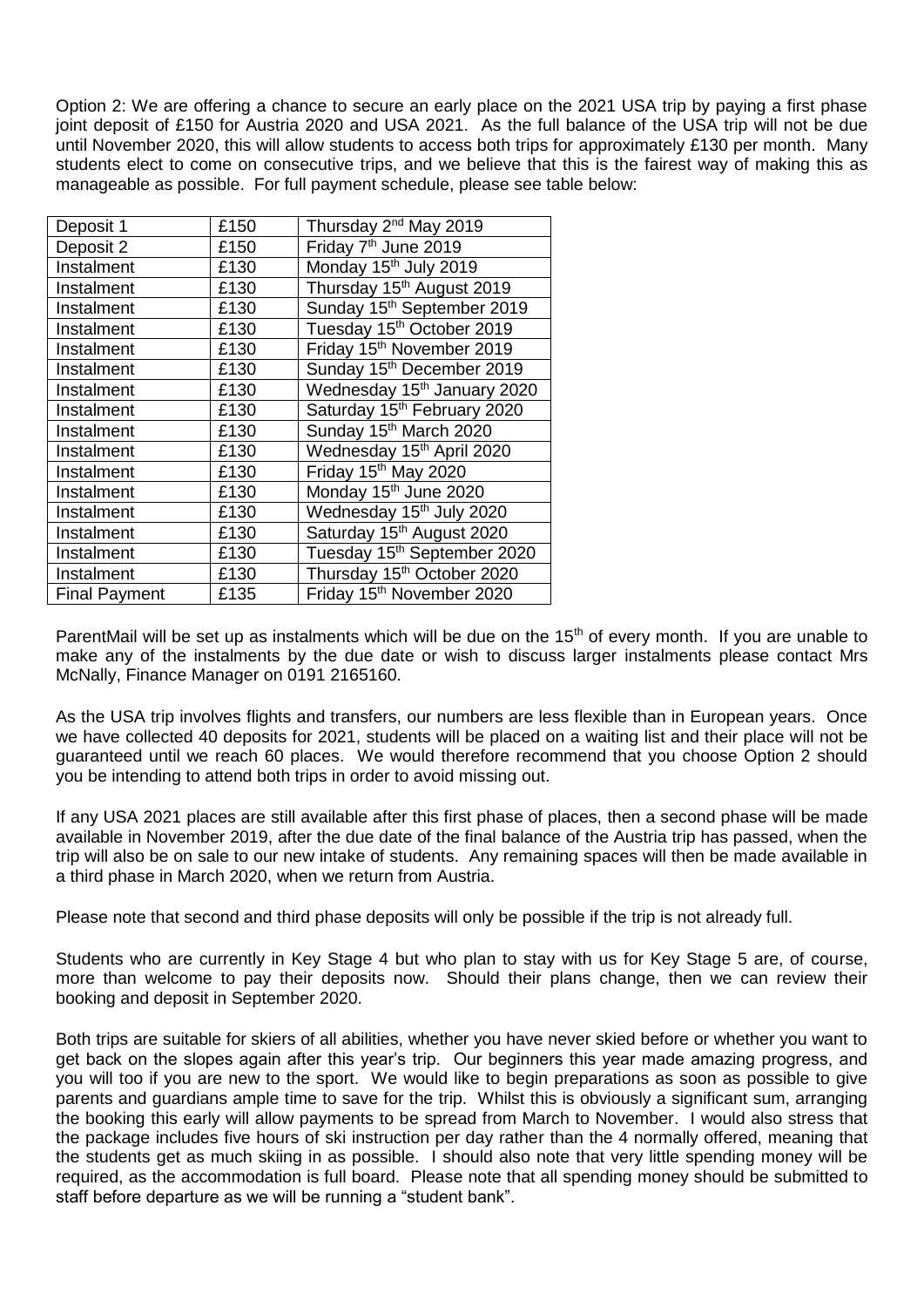This is an opportunity to get involved in something that will be remembered for a lifetime.

Also included in this price are the following:

- Fully comprehensive travel insurance including medical, travel delay, personal liability and 24hr emergency service
- Ski breakage guarantee insurance
- All local taxes
- Resort representative service
- Resort lift pass for 5 days (4 in USA)
- Ski lessons 5 hours per day (total of 25 hours instruction)
- Hire of skis, boots and poles for 5 days (4 in USA)

We are keen to arrange definite party numbers as quickly as possible in order to make firm bookings and to allow parents to spread the cost of the trips over as long a period as possible. A **non-refundable** deposit is required by the company to proceed with the booking and needs to be paid by Thursday 2<sup>nd</sup> May 2019. Deposits after this date may be accepted, but will be subject to availability. Further payments can then be made on a monthly basis, thus spreading out the costs. Alternative payment schedules are available upon request. However, in previous years monthly instalments have been the most effective way of organising payment. Please note that we reserve the right to alter our booking should our party number necessitate such a change. All deposits are non-refundable, with the exception of cancellation due to medical issues. I must also inform you that the payment deadlines overleaf will be rigidly enforced this year due to problems with late cancellations in recent years. In the event that a **second deposit** is not received by **Friday 7th June 2019**, the place will be cancelled and no refund given. This is the policy of the company with which we book, and to whom your payments are ultimately made. As a school we cannot make payments on behalf of others.

Please find a reply slip overleaf to accompany payment of the first deposit, which must be made by Thursday 2<sup>nd</sup> May 2019, and returned to the Main Office. We no longer accept payment by cash or cheque. Payment for school trips must be made via the ParentMail+Pay system (cards accepted are Visa, Mastercard or Maestro). Parents can log into their ParentMail account [\(pmx.parentmail.co.](http://www.parentmail2.co.uk/)uk) and make a payment online. Parental Consent can also be given online avoiding the need for a reply slip to be returned. If you need any help with this please contact us on 0191 2161115 or by email, parentmail@gshs.org.uk.

Obviously, the sooner payment is made, the sooner your place is guaranteed, but we have set this date so that parents/guardians have time to organise their funds. Please do not hesitate to contact me should you require further details.

This is a great opportunity to learn how to ski, or to improve your existing skills, working in small groups with professional ski instructors (who privately often charge in excess of £100 per hour). The past nine years have been fantastic, and we are working hard to ensure that our tenth and eleventh trips are bigger and better than ever before.

Yours sincerely

MR D.JARVIE Ski Party Leader